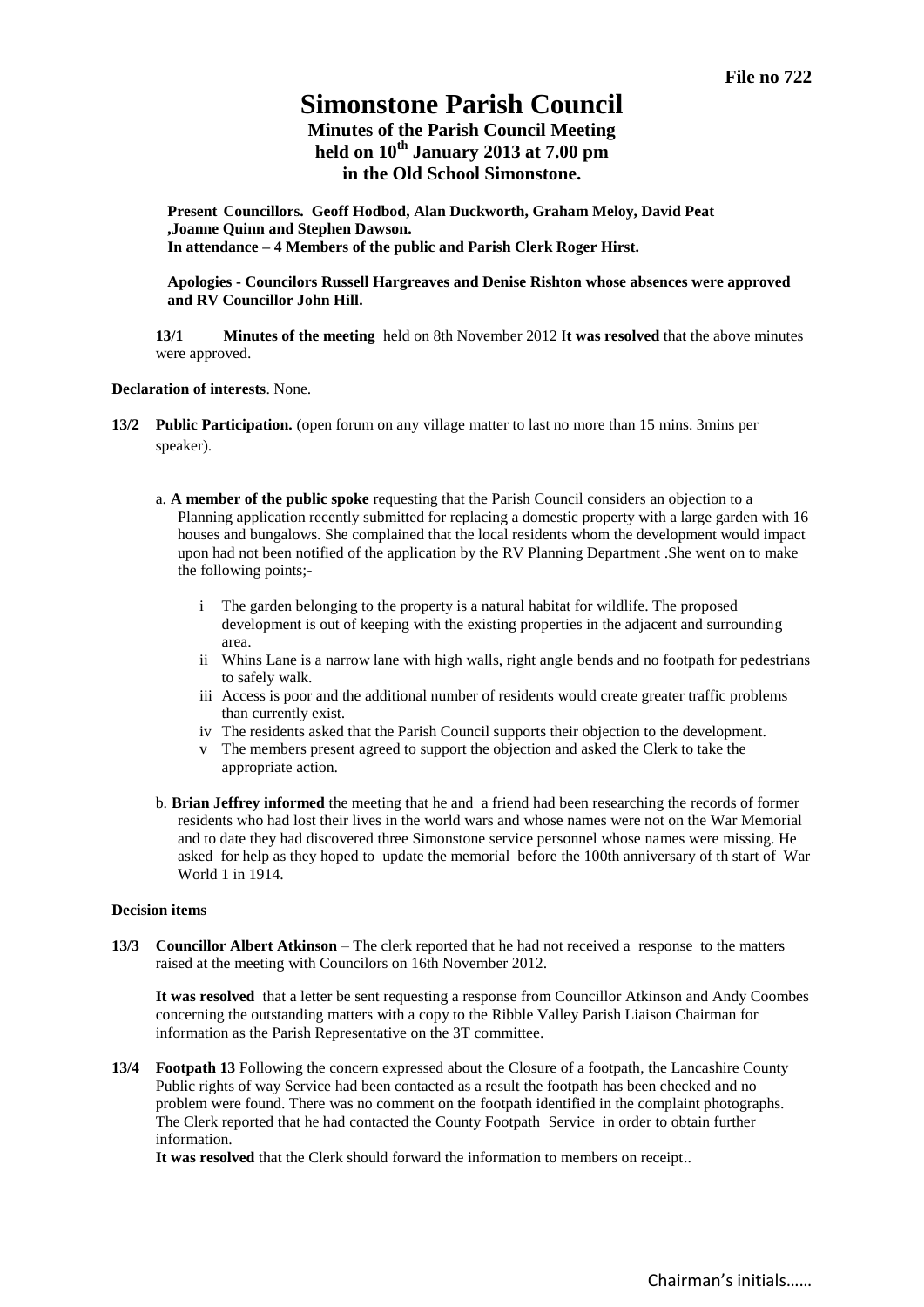**13/5 War Memorial** missing names - a letter has been received from local researchers who have identified 3 soldiers who came from Simonstone and who lost their lives in the first World War. The researchers have requested that their names are added to the War Memorial. **It was resolved** that Councilors Peat, Dawson and Duckworth form a working party to help complete the project.

## **Working Party reports-**

**13/6 Christmas Party** – The party was deemed a success and letters of thanks have been sent to all who helped. In response to a request for comments on the arrangements for consideration in future years only one suggestion has been received which is to ask that the Parish Council considers an alternative to the Annual Christmas Party by introducing the distribution of food parcels to the elderly and infirm who live on their own in the parish.

**It was resolved** to arrange for the party to take place on 15th December and that in future only Simonstone residents would be eligible to attend and numbers attending be restricted to 80 people on a first come first served basis. Prices for catering should be obtained. Letters of thanks should be sent to the donors of raffle prizes.

**13/7 Christmas tree,** It was reported that the switch on had been a success with the School Children singing and Brownies providing refreshments. The Chairman reported that he had received a contribution towards the new Christmas tree lights.

**It was resolved** to note the report and to accept the contribution the sum to be used for purchase additional lights. Coun Duckworth asked that his objection to accepting the contribution be recorded.

**13/8 Parish Plans** – the Chairman reported progress on the Parish Plan . **It was resolved** that the final copy of the question is to be circulated to members and agreed that the be printed for distribution and members would distribute them.

# **13/9 Highways and Planning**.

- a. **It was reported** that Slow notices on Trapp Lane and Yellow Zig zag road markings outside the Church/School Hall. had appeared, though the marking s requested, at the narrow part of the lane had not
- **It was resolved** that to note the report.

## **13/10** RVBC

a. Leader Plus Programme.- The Development of a programme for 2014. **It was resolved** to note the report.

# **13/11** LALC

a. **Branch meeting** -Coun. Duckworth gave a report of the meeting on 11th December. **It was resolved** to note the report.

- b. **Training programme** for the year 2014 has been received There was one place for a member to attend the finance workshop on the 20th of February.
- **It was resolved** that Councillor Dawson attend the course.
- c. **Neighbourhood Planning** The Conference is to be held on19th January at the Leyland Hotel, 9.30 15.00pm.
- **It was resolved** that Coun Duckworth and the Clerk attend the conference.

# **13/12** Planning Applications

| Application no $12/10/2012$ ,/1037 | <b>Officer:</b> Mark Baldry 01200 414571                                                              | Grid reference |  |
|------------------------------------|-------------------------------------------------------------------------------------------------------|----------------|--|
| <b>Address</b>                     | 1 Sawley Avenue Simonstone Lancashire BB12 7QD                                                        |                |  |
| <b>Proposal</b>                    | Single storey extension to the rear and conversion of the existing garage to<br>living accommodation. |                |  |
| <b>Parish Council</b>              | No objection.                                                                                         |                |  |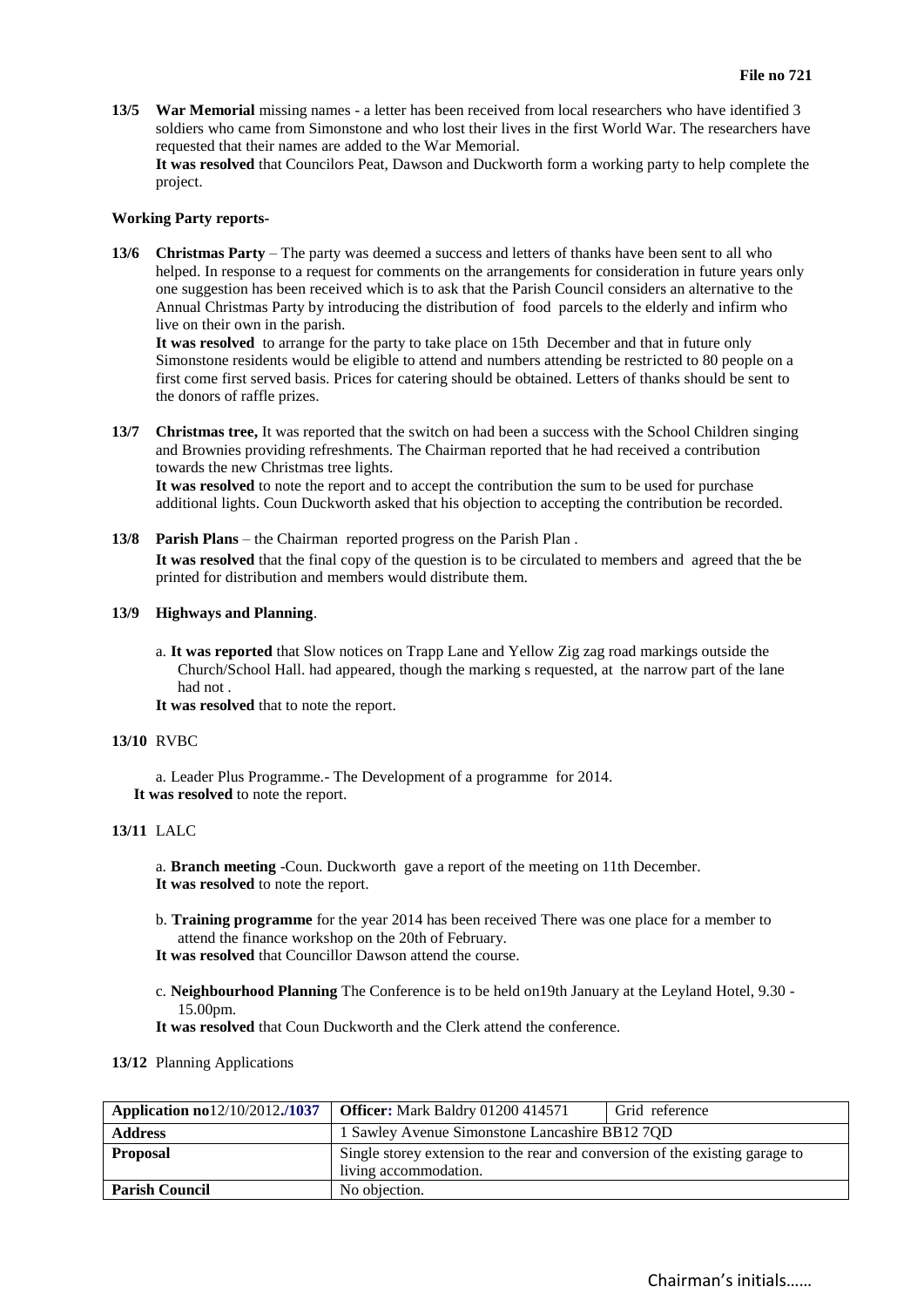| Application no 3/2012/0716<br>08/08/2012. | Officer:: Colin Sharpe 01200414500                                                                                                                             | <b>Grid Reference 377555 435702</b> |  |
|-------------------------------------------|----------------------------------------------------------------------------------------------------------------------------------------------------------------|-------------------------------------|--|
| <b>Address</b>                            | Land off Trapp Lane Simonstone Lancashire BB12 7QW                                                                                                             |                                     |  |
| Proposal                                  | Proposed erection of a new agricultural building, creation of<br>new track across land to building from existing access gate. Applications for full<br>consent |                                     |  |
| Parish Council                            | Object on the grounds that the development is overlarge and out of keeping with<br>the location.                                                               |                                     |  |
| RV Planning committee                     | Permission Refused – building not required on agricultural grounds therefore<br>unnecessarily and detrimental to the visual amenities of the locality.         |                                     |  |

#### **It was resolved** to note the reports

**13/13 Read Parish Council** Invitation to join the All Weather Pitch Development -Sub Committee meeting on the  $12<sup>th</sup>$  January at 10.30am at the kick about area.

**It was resolved that** Councilors Dawson and Hodbod will attend the meeting.

# **13/14** Finance

a. **Budget review** – The Clerk reported on the new arrangements affecting the way in which the Parish Council tax is to be calculated.

**It was resolved to note the report.** 

b. **Budget Working Group meeting 28th November- Revised Estimate 2012-2013 for consideration It was resolved** to approve the revised estimate **at £9701**

#### c. **Budget for the Year 2013-2014**

It was resolved to set the precept at £7702 and a Budget of £15,112 with the balance of £7410 taken from reserves. For Car parking on School lane £7000, Signpost £200, and Grit bins £210.

#### d. **Payment of Accounts**

|                                                                                                                 | i IR Hirst/Best Western | Meeting Expense     | £13.50  |  |  |  |
|-----------------------------------------------------------------------------------------------------------------|-------------------------|---------------------|---------|--|--|--|
| $\mathbf{ii}$                                                                                                   | Alan Parkinson          | Fixing notice board | £75.00  |  |  |  |
|                                                                                                                 | iii Steve Scholes       | PAC Test            | £35.00  |  |  |  |
|                                                                                                                 | iv Wendy Prosser        | Meal                | £630.00 |  |  |  |
|                                                                                                                 | v David Peat/Byrnes     | <b>Drinks</b>       | £112.46 |  |  |  |
|                                                                                                                 | vi Joanne Quinn         | <b>Supplies</b>     | £83.90  |  |  |  |
|                                                                                                                 | vii Janet Birch         | Entertainment       | £50.00  |  |  |  |
|                                                                                                                 | viii N Cattermole       | Christmas Tree      | £150.00 |  |  |  |
| . In the compact of the compact of the compact of $\mathcal{C}$ and the compact of the compact of $\mathcal{C}$ |                         |                     |         |  |  |  |

**It was resolved** to approve the payment of the above accounts

**13/15** Borough Councillors reports – None.

**13/16** Matters reported by members for consideration at future meetings.

- a. Coun Meloy told the meeting that the Stork Hotel was contemplating holding a low key Charity Fund raising event on the open space below the Car park on Fountains Ave.
- **13/17** Matters for reporting to the appropriate authorities..
	- a. Pot holes on both Road and footpaths on the Harewood Ave Estate

# **The next Parish Council meeting will be held on 14th February 2013 at 7pm in the Old School, Simonstone Lane, Simonstone**.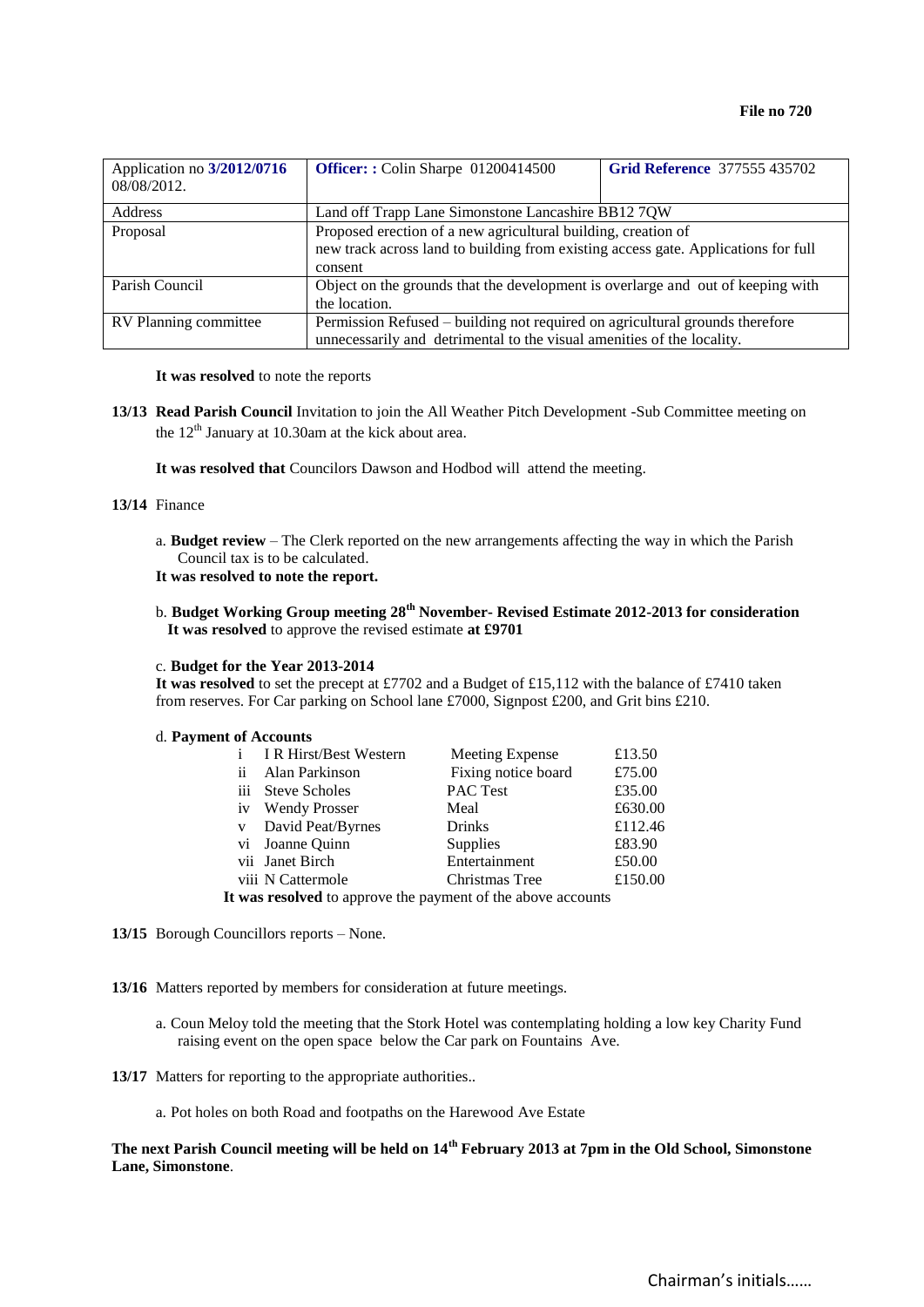**INFORMATION ITEMS (no decisions incurring finance may be taken on these items)** 

**RVBC**

**Council meeting minutes for December 2012 Agenda Planning Committee meeting 8th November 2012 Agenda Planning Committee meeting 6th December 2012 Agenda Parish Liaison Committee Meeting 22/11/12 Accounts and Audit Committee Agenda 28th November**

**LALC Conference report 22nd 2012 See attached. CPRE – Countryside Voice winter edition has been received War Memorials Trust Bulletin**

Chairman's Signature……………………….